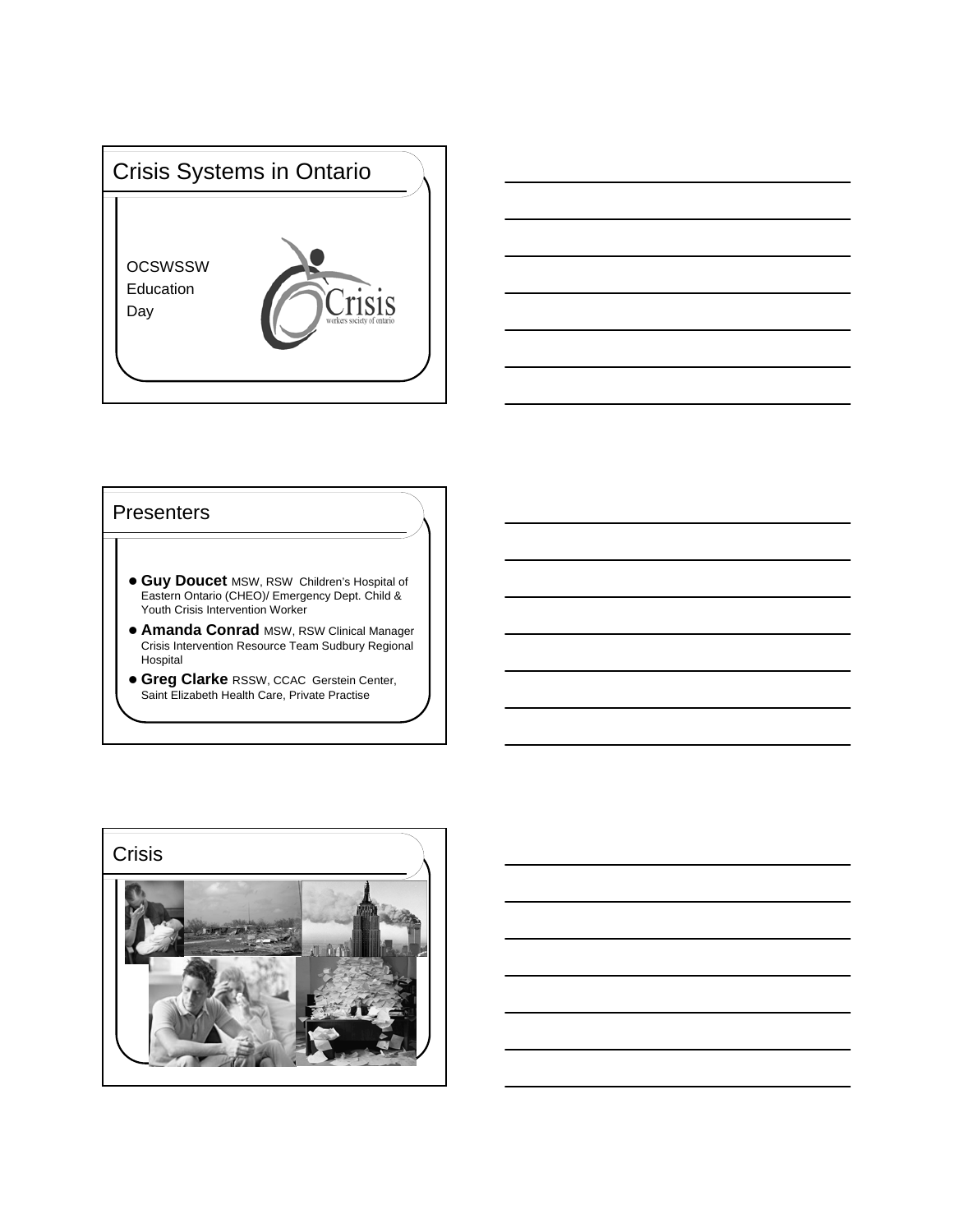## **Objectives**

- $\bullet$  **Introduction** to Crisis
- **Review** of Crisis Response Service Standards
- **Review** of Crisis Response **Service Functions**
- **How** and **when** to access Crisis Services

## Crisis what is it?

….the onset of an emotional disturbance or situation distress (which may be cumulative) involving a sudden breakdown of an individual's ability to cope.



# Characteristics of a Crisis

- Time limited: Generally lasting no more than six weeks.
- Typical phases:
	- Traditional attempt to problem solve
	- Attempts to try alternative methods
- Disorganization
- People are more open to change
- Opportunity to resolve previously unresolved issues
- Successful experience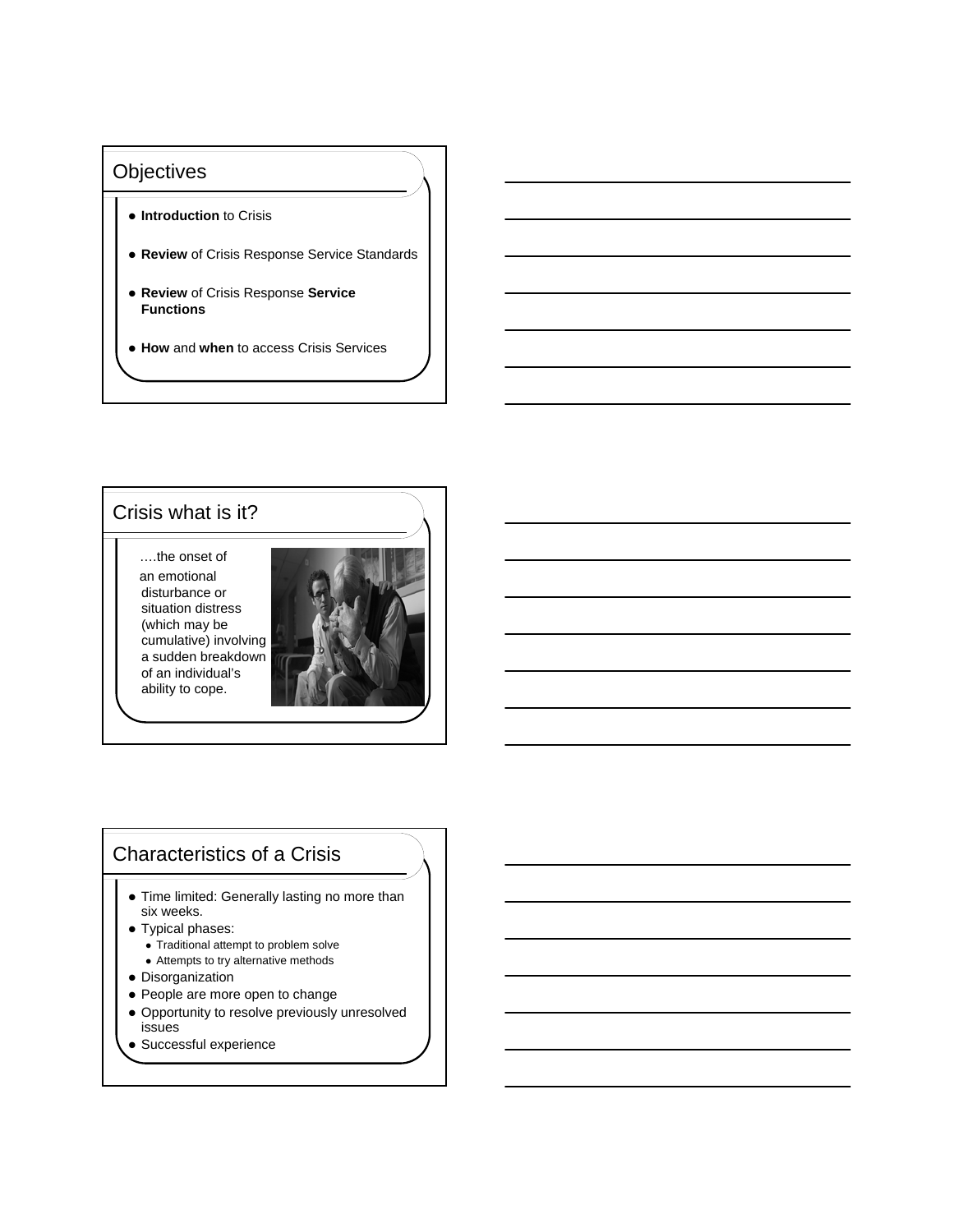## The Crisis Worker

- $\bullet$  Goal is to stabilize the Crisis and restore to their pre-crisis level of functioning.
- Opportunity to develop new ways of perceiving, coping, and problem-solving.
- $\bullet$  The intervention is time limited and fast paced.
- $\bullet$  Worker must take an active and directive approach. approach.

## Goal of Crisis Intervention

- immediate relief of symptoms & rapid stabilization.
- Help individual better handle/ control immediate situation causing the crisis.
- opportunity to develop longer-term treatment and rehabilitation plans

-at  $\Rightarrow$ 

- Mobilization of necessary community resources
- decrease the need for hospitalization

### Process

- Assessment
- Intervention
- Termination
- Assessment includes: the stressor event; the person experiencing the crisis; and the meaning of the event to the person in crisis.
- $\bullet$  Important to assess risk factors.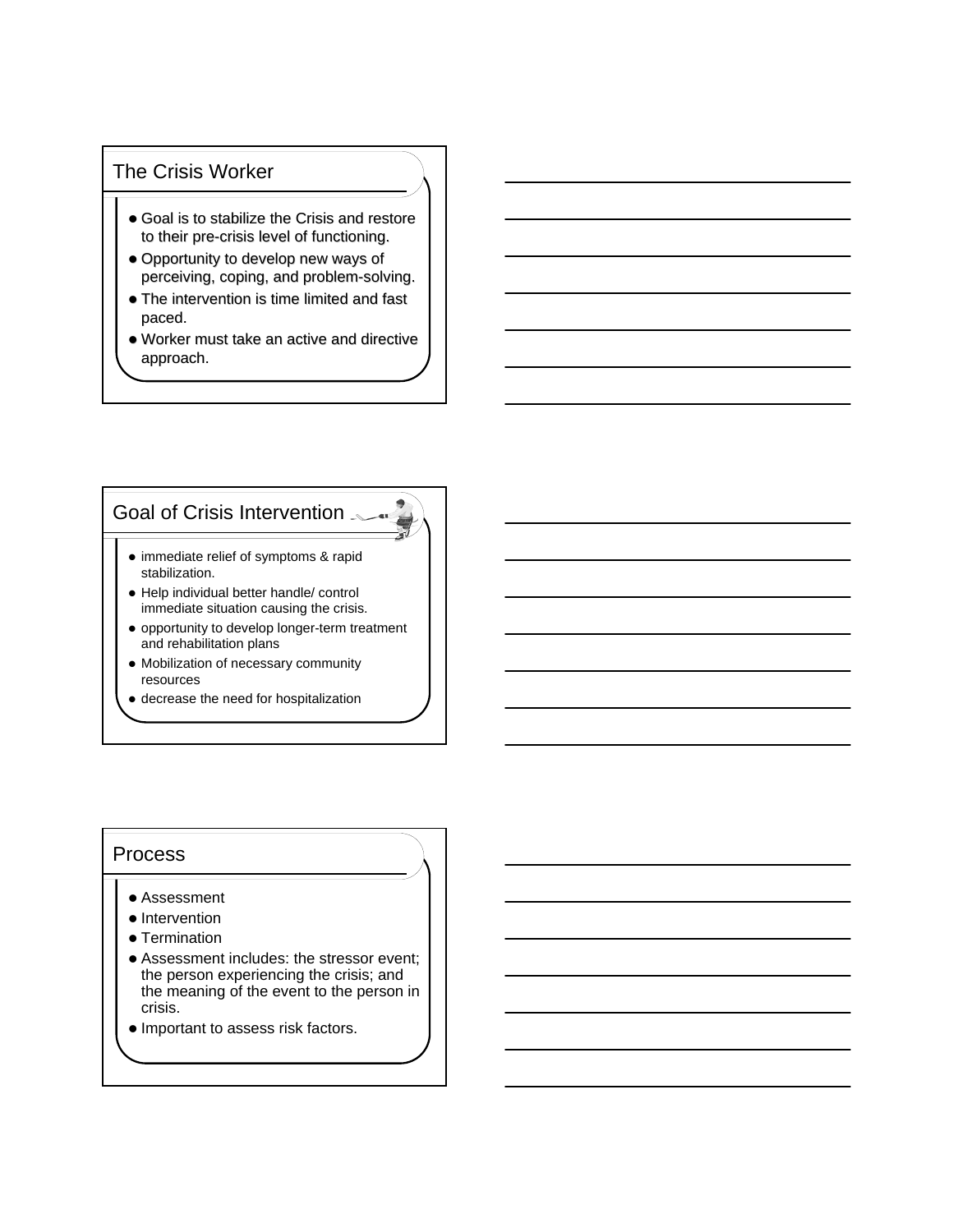

# Behavioural observations

- Mental status assessment
	- Behavior
	- Affect
	- Thinking
	- Cognitive Functioning
	- Judgment
	- Insight

# RISK FACTORS

- Increased thoughts of self harm or harm to others
- Recent trauma
- Feelings of Hopelessness
- Past suicide attempts or family members who have completed suicide (suicide taboo)
- Family history of mental health problems/addictions and poor coping skills
- Non-resolved / chronic stressors
- Sudden lifestyle change/ social re-adjustment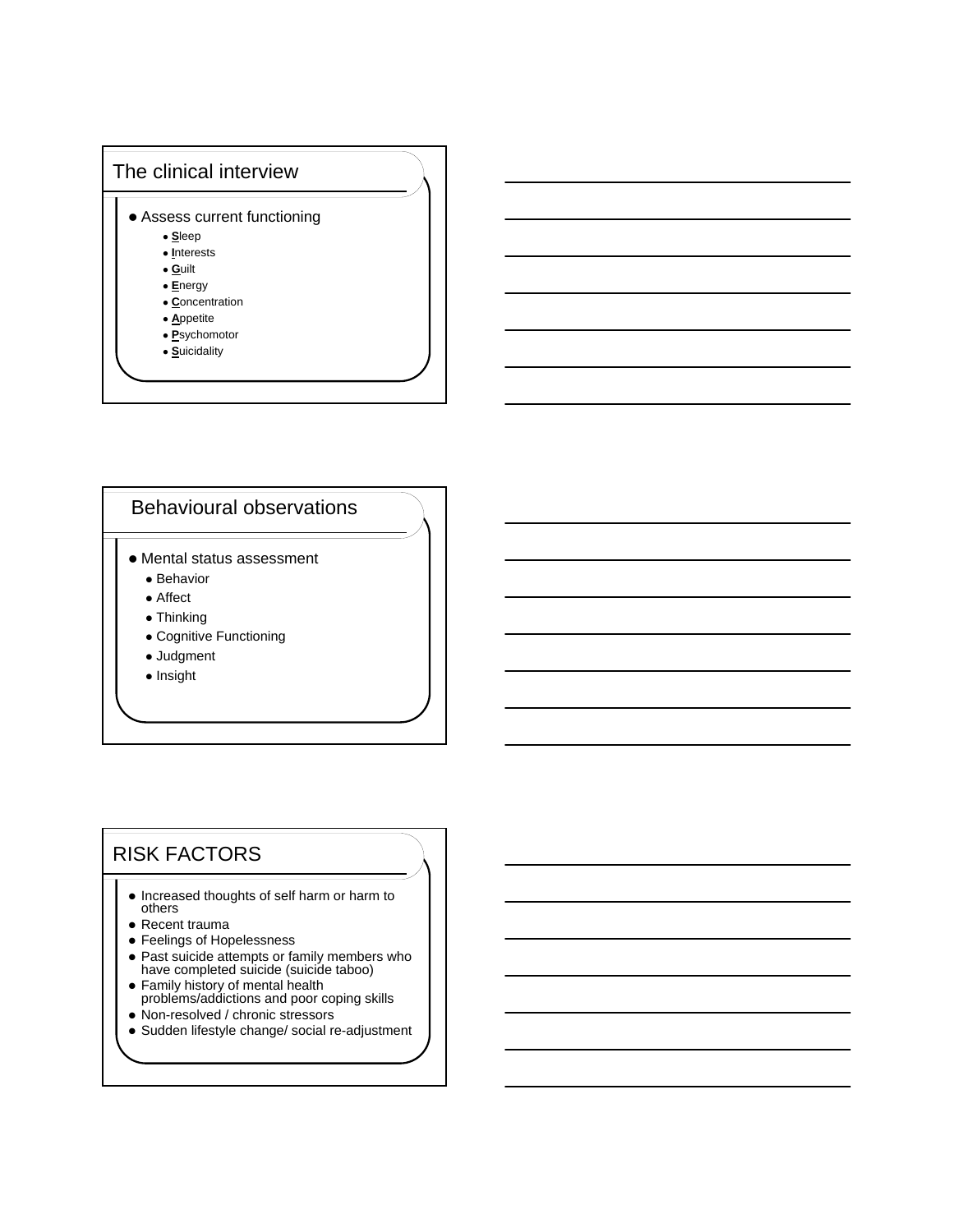## Social Re-adjustment Rating Scale (Holmes/ Rahe 1967)

- 100 Death of Spouse
- 73 Divorce
- **65 Separation**
- 63 Jail term
- 63 Close family death
- 53 Personal injury/illness
- 50 Marriage
- 47 Fired from job
- 45 Marital reconciliation
- 45 Retirement

# Who are Crisis services for?

 Available to all people with symptoms of mental illness/addictions

(Depending upon the community, some programs specialize in children, older adults, or specific populations. Programs usually housed in both community and hospital settings.)

 $\bullet$  Individuals with serious mental illness and/or those who may be at risk of causing harm to themselves or others

# Crisis Standards

**Crisis Response Service Standards**  for Mental Health Services and Supports May, 2005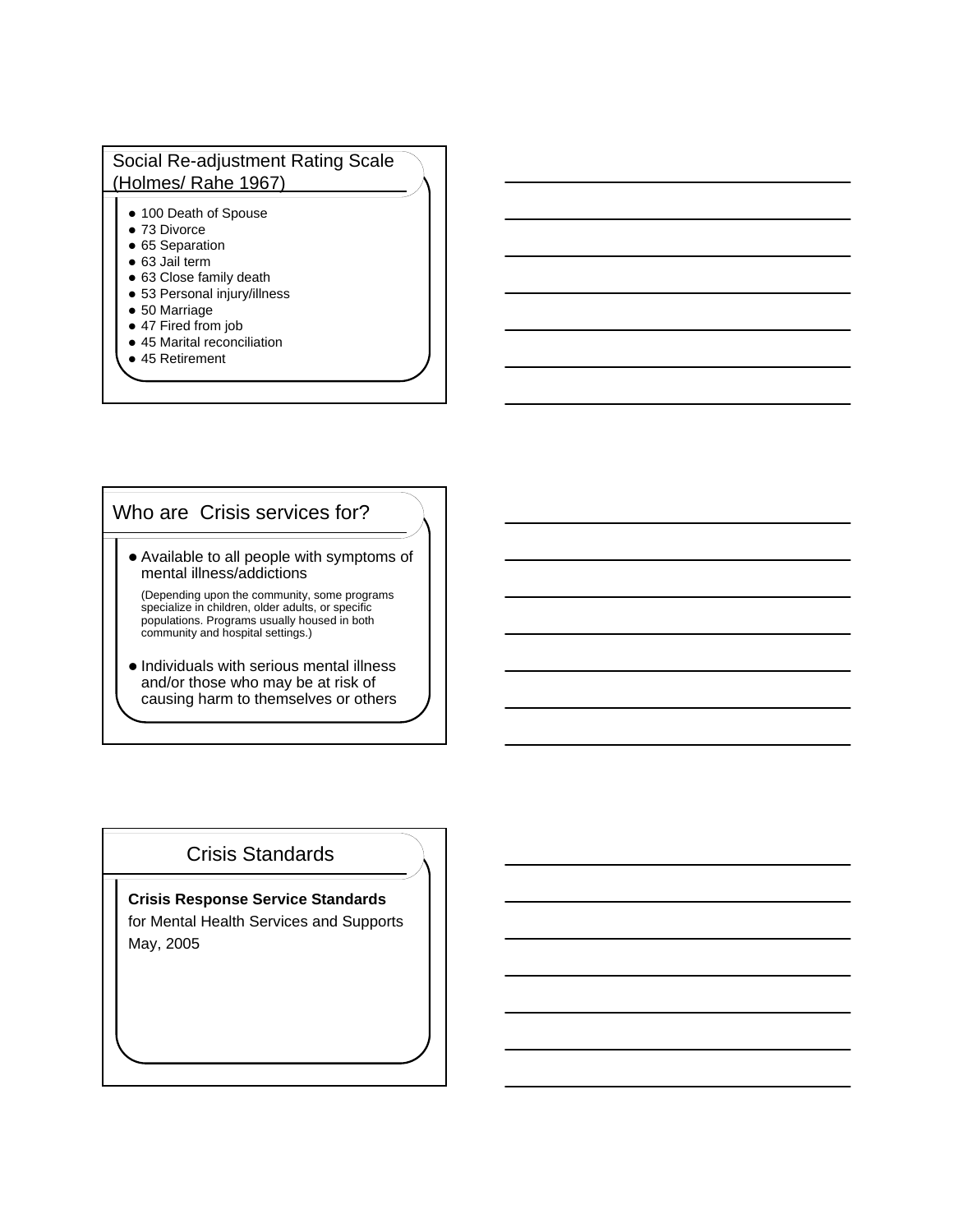### Crisis Standards

- In 1999, the Ministry of Health and Long-Term Care *Making It Happen: Implementation Plan for Mental Health Reform*
- In June 2003, the ministry consulted with a stakeholder working group of front-line providers, including consumer organizations, regarding the content for crisis response service standards.

### Features of Crisis Response Services

- Crisis response services are part of an integrated system of mental health services and should provide timely access to a wide range of crisis options on a 24 hour basis.
- Response times vary based on types of services offered and mandates of the crisis response agencies.

### Features of Crisis Response Services

- Active treatment and support is offered in a variety of environments as soon as possible after an individual is identified as in acute distress.
- Services should provide immediate relief of symptoms and rapid stabilization so the condition does not worsen.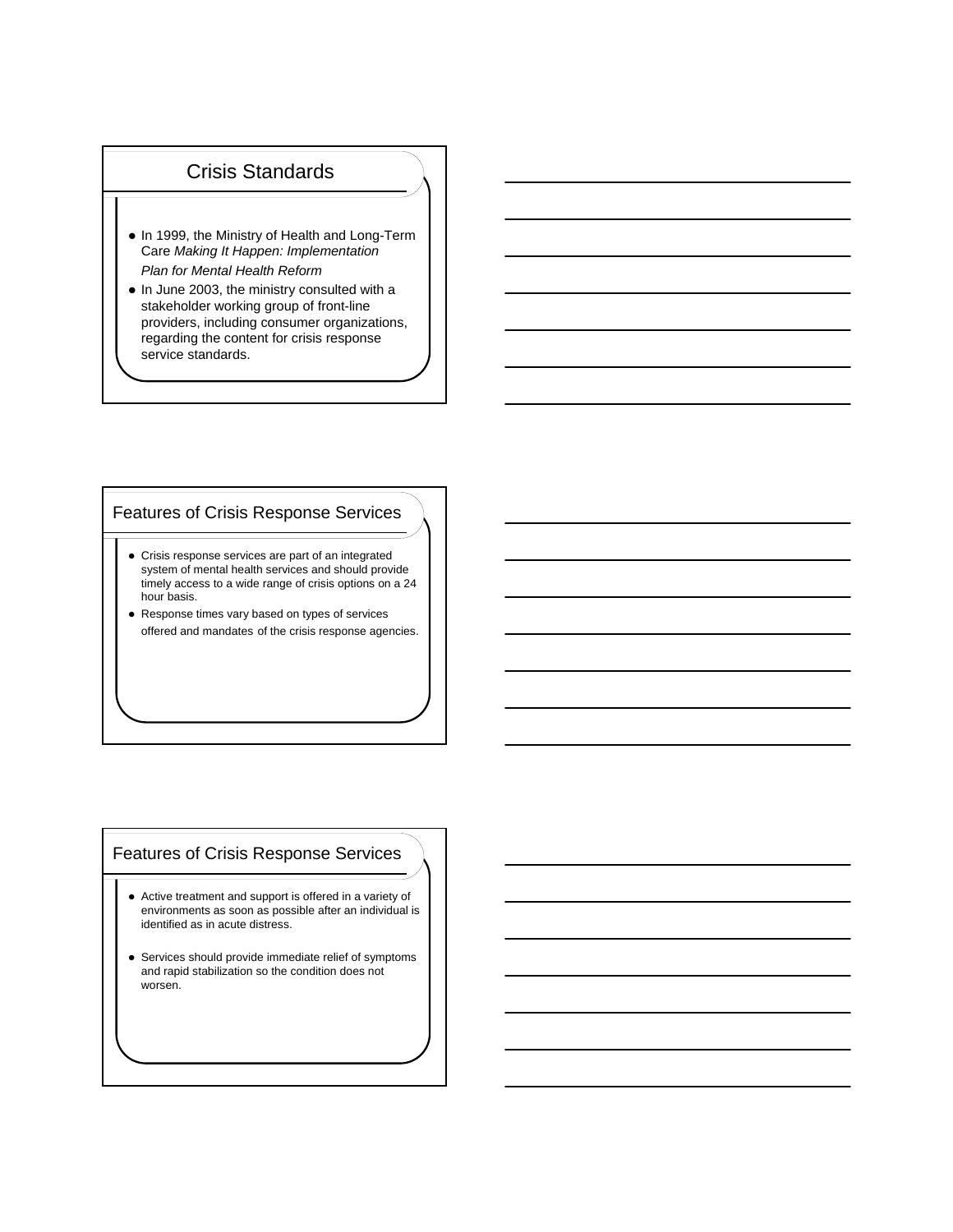Features of Crisis Response Services Cont.

 Crisis response services also offer the opportunity to develop longer-term treatment and rehabilitation plans and have the potential to mobilize community resources and avert the need for short and/or long-term hospitalization.

### Crisis Response Service Functions

- Assessment and Planning
- Crisis Support/Counseling
- Medical Intervention
- Environmental Interventions and Crisis **Stabilization**
- Review/Follow-up/Referral
- Monitoring and Evaluation
- Information, Liaison, Advocacy and Consultation/Collaboration

### Assessment and Planning Standards

- Upon identification of a crisis, the first contact with the consumer by the crisis response service (CRS) must be established within 90 minutes.
- A crisis requiring in-person contact will be responded to as soon as possible. Response time should be within 24 hours, with consideration for travel time, weather, etc.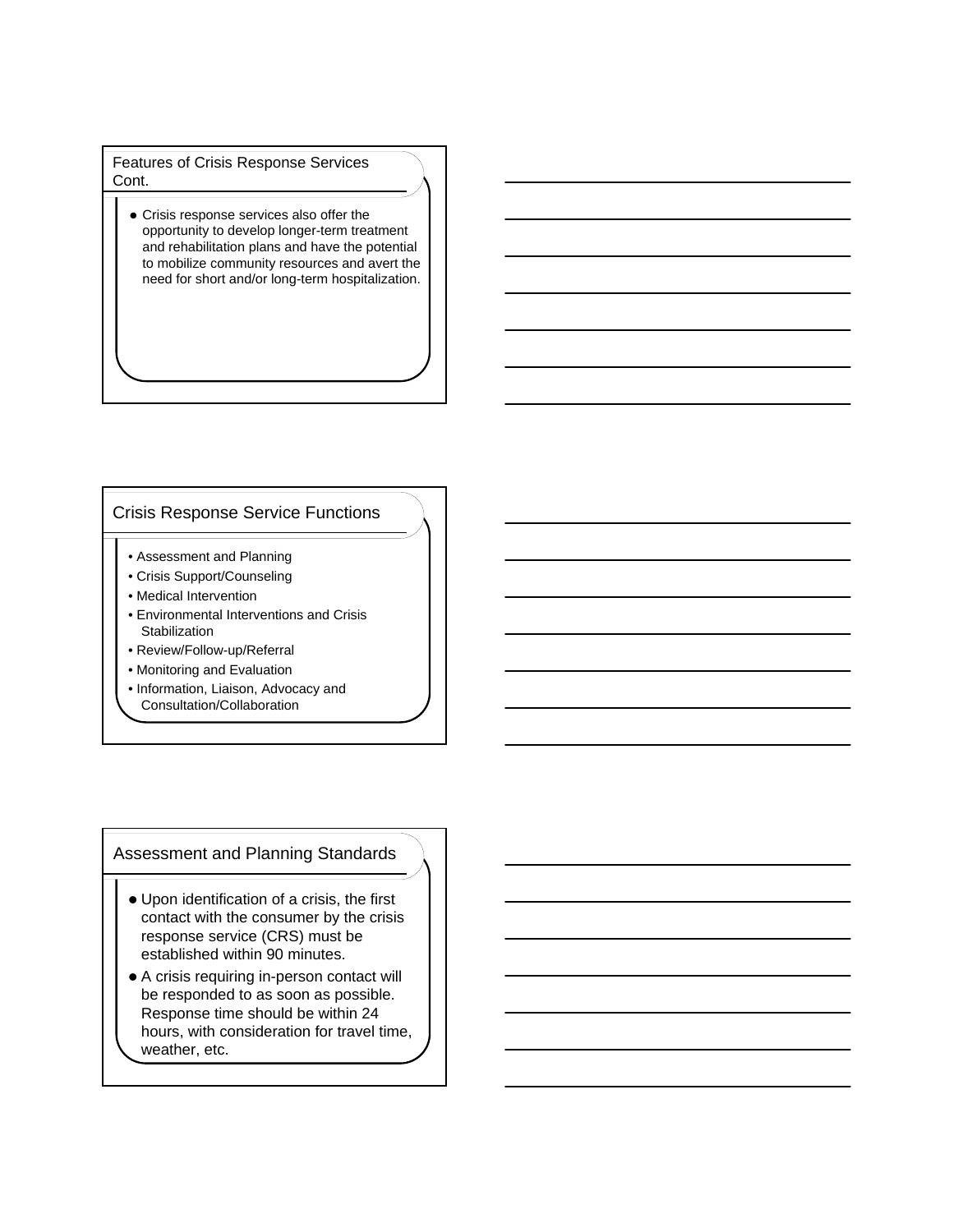### Assessment and Planning Standards

- Crisis support telephone lines must be configured to include a queuing system that lasts no longer than 15 minutes.
- During the wait time, voice instructions for alternative crisis management options must be provided (e.g., 911, local emergency number, another crisis line).

### Assessment and Planning Standards

• Protocols must be in place with related service providers (e.g., case management services, psychiatrists, hospitals, primary care teams, etc.) in order to ensure access to necessary medical, psychiatric and psychological/social assessments and existing crisis management protocols.

Assessment and Planning Standards

 Services must be provided in the consumer's place of choice wherever possible.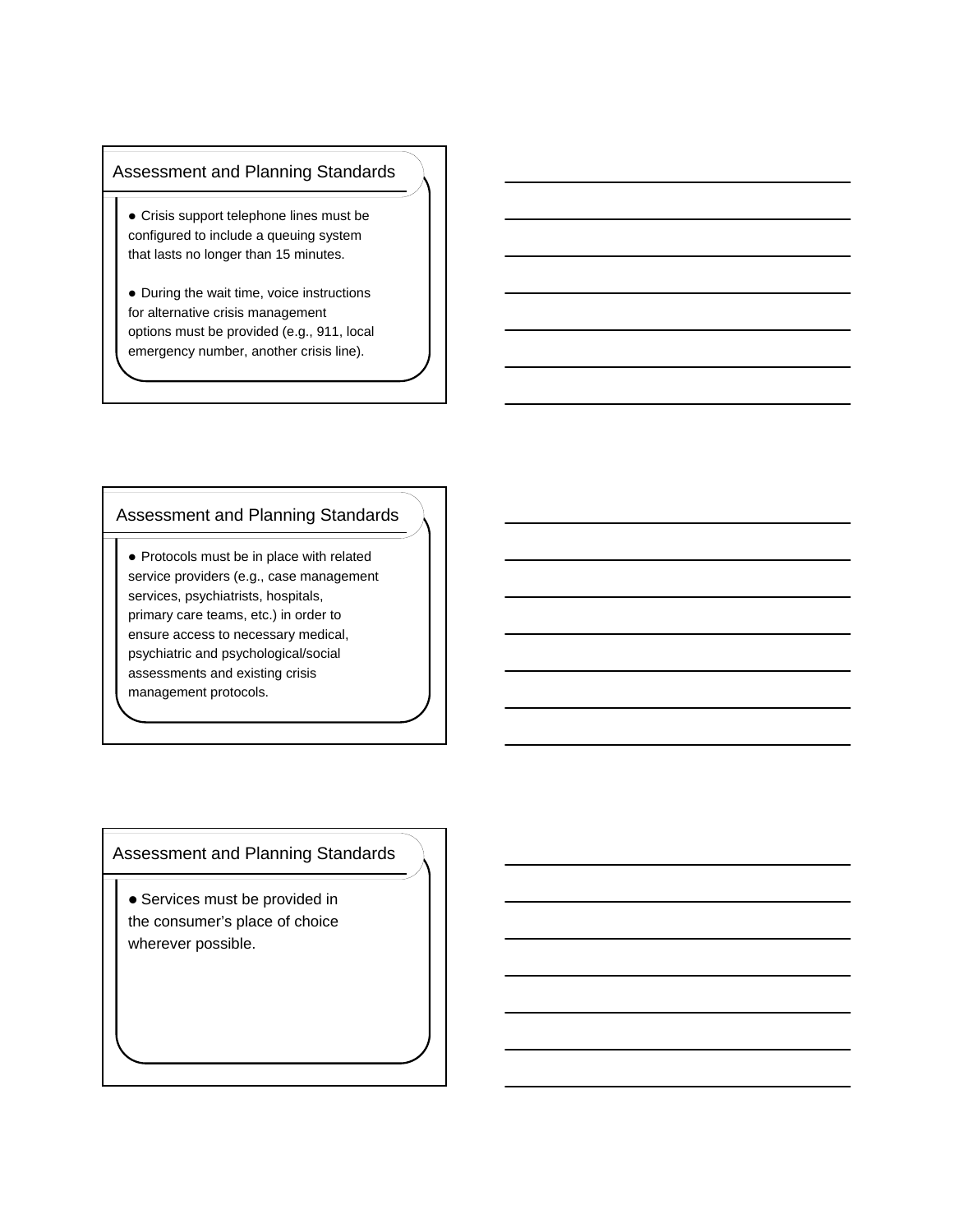## Crisis Support / Counseling standards

- Services are consumer directed and will be provided in the least intrusive manner possible.
- Written protocols must be developed to ensure that timely consultation is available with various service providers (e.g., physicians, guidance counselors, CAS workers)
- Short-term crisis support/counseling will be available to provide risk assessment, de-escalation and safety planning

Environmental Interventions and Crisis Stabilization standards

- All CRS will have access to other services 24 hours a day, seven days a week.
- All CRS will have access to current community contact information.
- Protocols are in place for providing referral and support

#### Review/Follow-up/Referral Standards

- The consumer must have the opportunity to review, discuss and comment on the service and its appropriateness.
- A review process must be established that includes an assessment of consumer outcomes including status and stability
- Written protocols must be established for providing referral and transition to post-crisis services.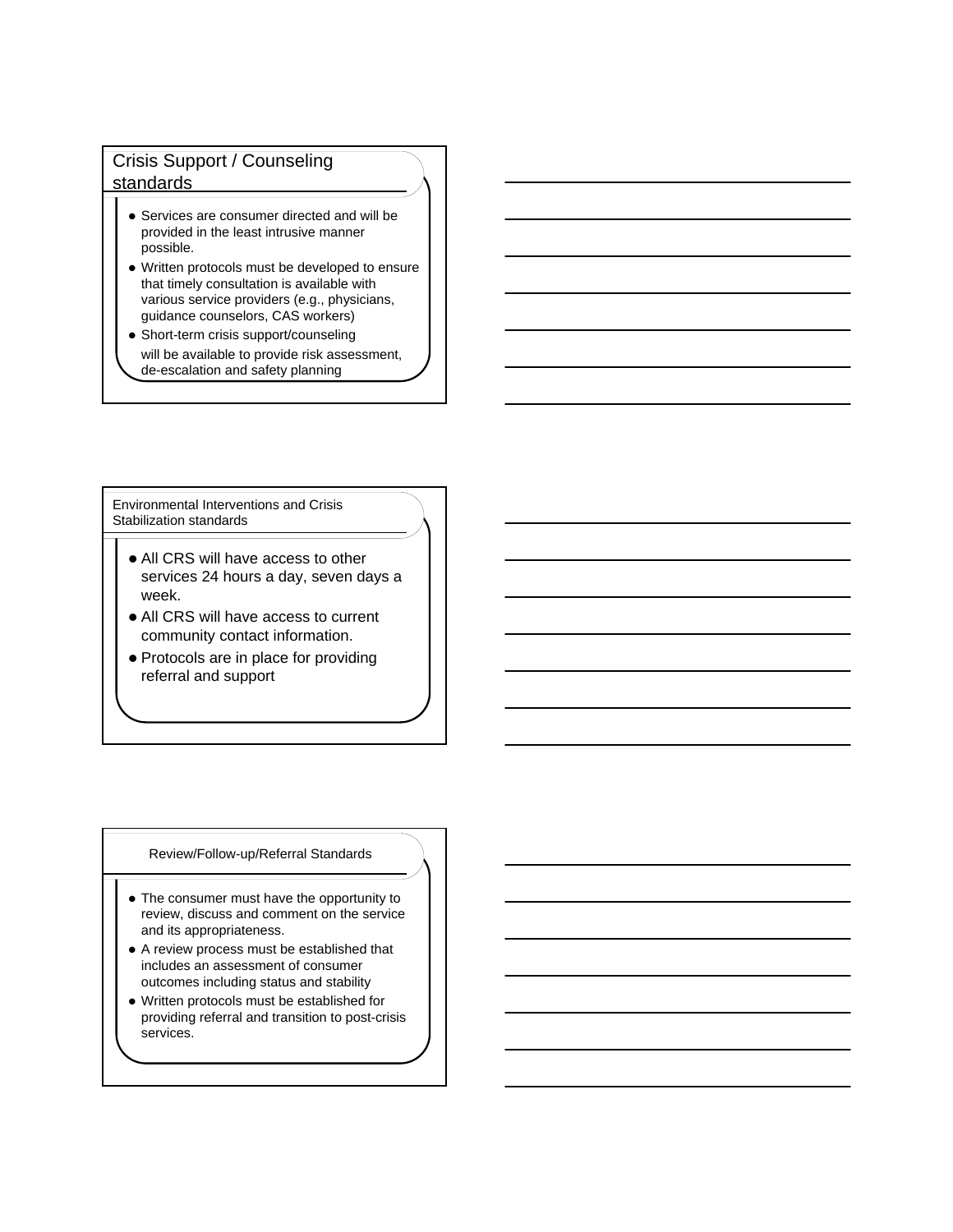#### Crisis assessment/intervention Standards

Goals:

- Identify trigger for crisis
- Determine current risk level
- Identify current needs
- Assist with attaining a stable state, or at least get them to a place of safety

## Crisis Response Service Functions

A range of services and supports are required by consumers and their families to assist in crisis prevention and ongoing support

# Service Functions

#### **Assessment and Planning**

- *gathering pertinent information* from the consumer and other key supports to develop an understanding of recent events, and psychosocial and biological factors related to the presenting crisis.
- *development of an intervention* plan based on the consumer's immediate needs, strengths, weaknesses and social support system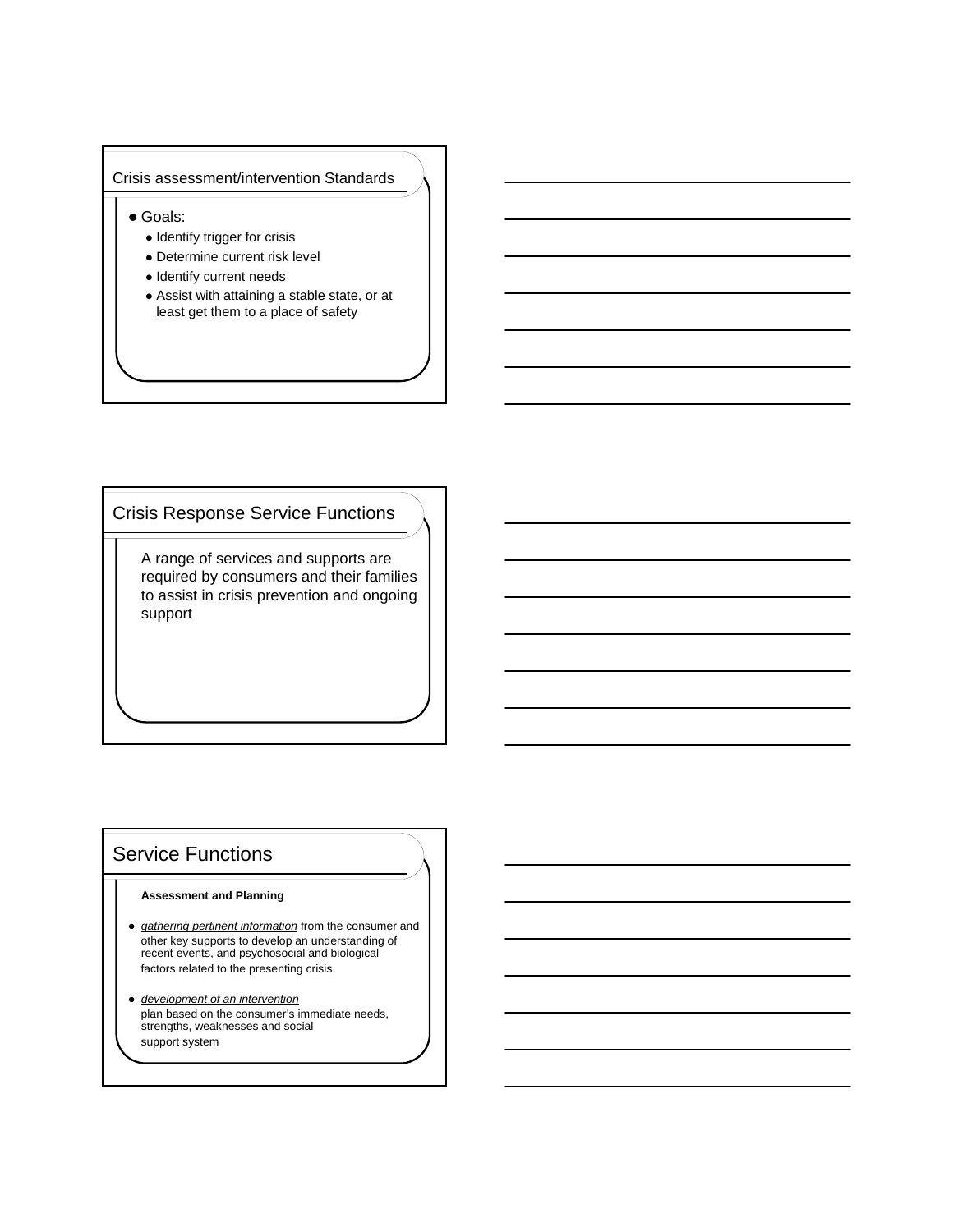### Service Functions Standards

**Crisis Support/Counselling** – provides the individual and family with emotional support, practical assistance and access to a range of appropriate resources available to resolve the immediate crisis.

**Medical Intervention** – is an integral part of the crisis response system. It is important to develop links between medical and non-medical service providers to ensure access to resources to resolve the crisis. Medical interventions may be provided by nurses, physicians and pharmacists.

#### Service Functions Standards

**Environmental Interventions and Crisis Stabilization** – involves access to required services

to stabilize the crisis and includes direct action within the individual's community to provide supports such as arranging for money/income support, dealing with employers, planning for long/short-term housing/accommodation issues and addressing family issues.

## Service Functions Standards

**Review/Follow-up/Referral** – provides appropriate referral to ongoing services and supports that

have been mutually defined by the consumer and service provider once the crisis has dissipated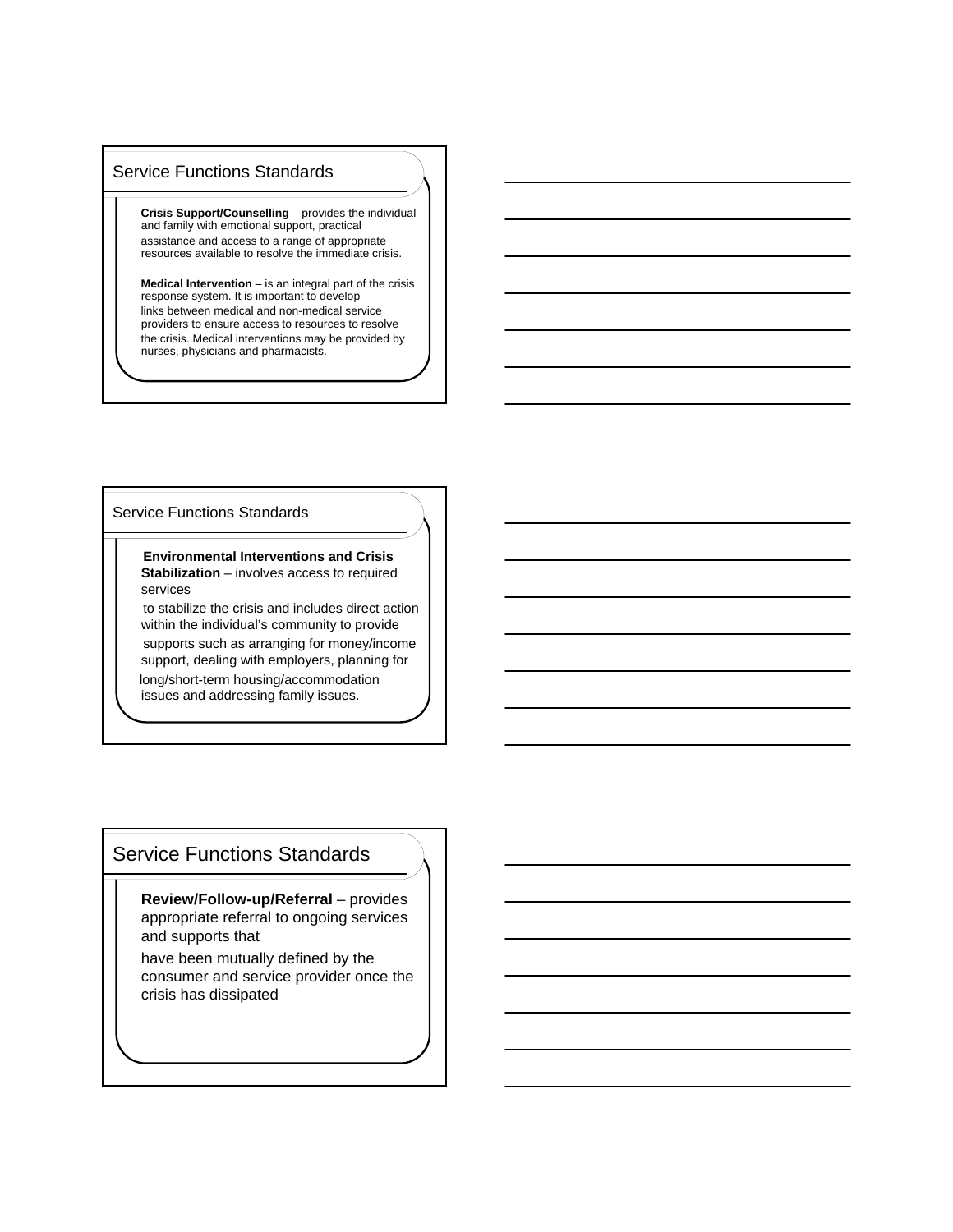## Service Functions

**Monitoring and Evaluation** – evaluates the achievement of goals (from the perspective of both the consumer and service provider) and consumer satisfaction

# Service Functions

**Information, Liaison, Advocacy and Consultation/Collaboration** – provides information to the consumer, family/key supports and service providers regarding types of services and supports available. Works to establish partnerships among service providers to create an integrated service network, and advocates and consults on behalf of consumers and families/key supports within the service network.

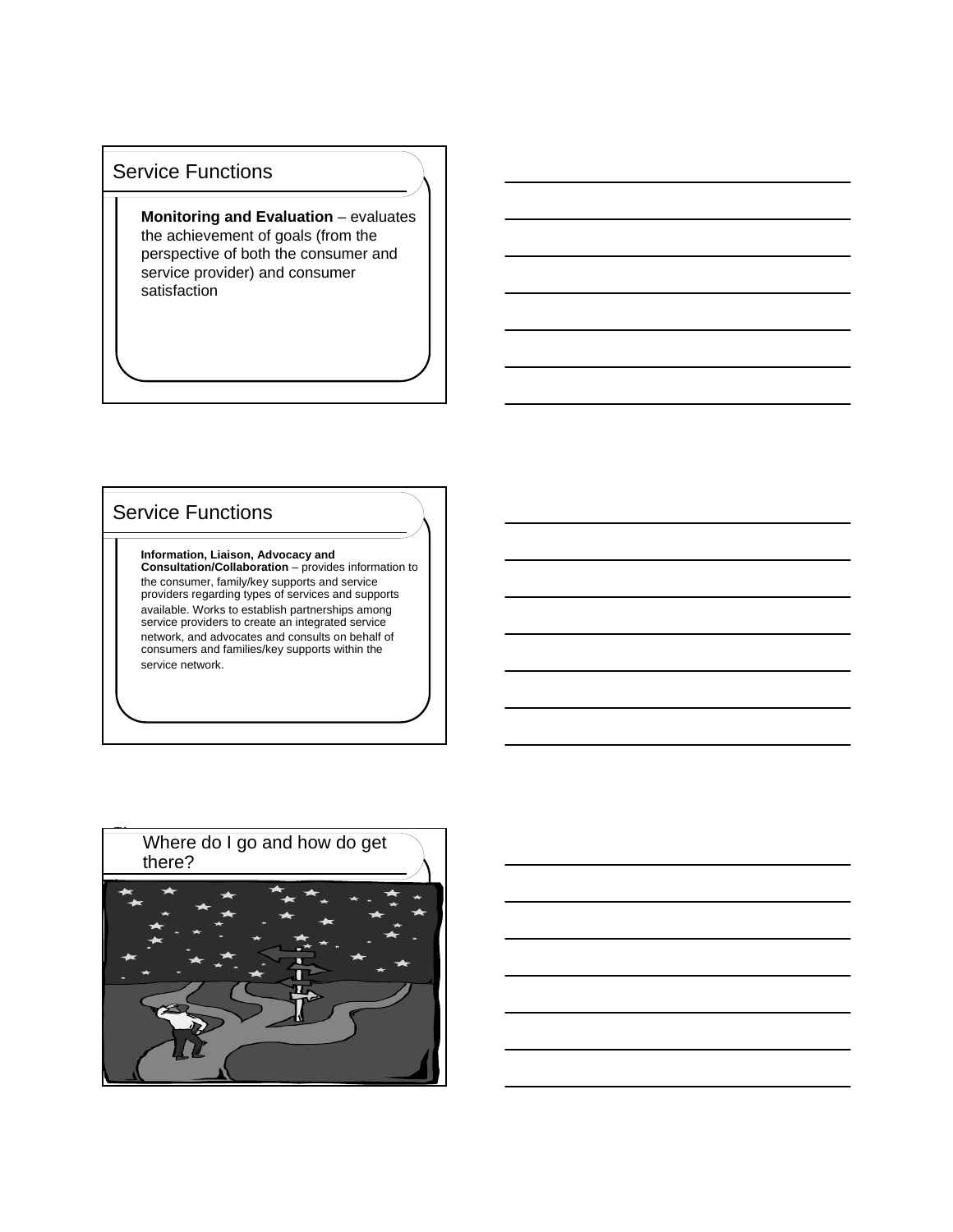## Examples of Crisis Response **Services**

- **Telephone Crisis response**
- Warm lines
- Distress center crisis lines • 24/hr crisis line
- 

#### **Walk–in services** • Community based

- Hospital based
- **Mobile crisis outreach**
- **•** Community based
- 
- Hospital based Population specific
- Partnerships with police

### Examples of Crisis Response Services

- Hospital Crisis service
- Access to 24/7 hour Psychiatric emergency/medical crisis Many larger emergency centers have Crisis Programs attached to their ED
- **Crisis residential services**
- Safe beds
- Crisis short term stabilization beds

Service Response options will vary across the province depending upon population density, and whether you reside in an urban or rural setting.

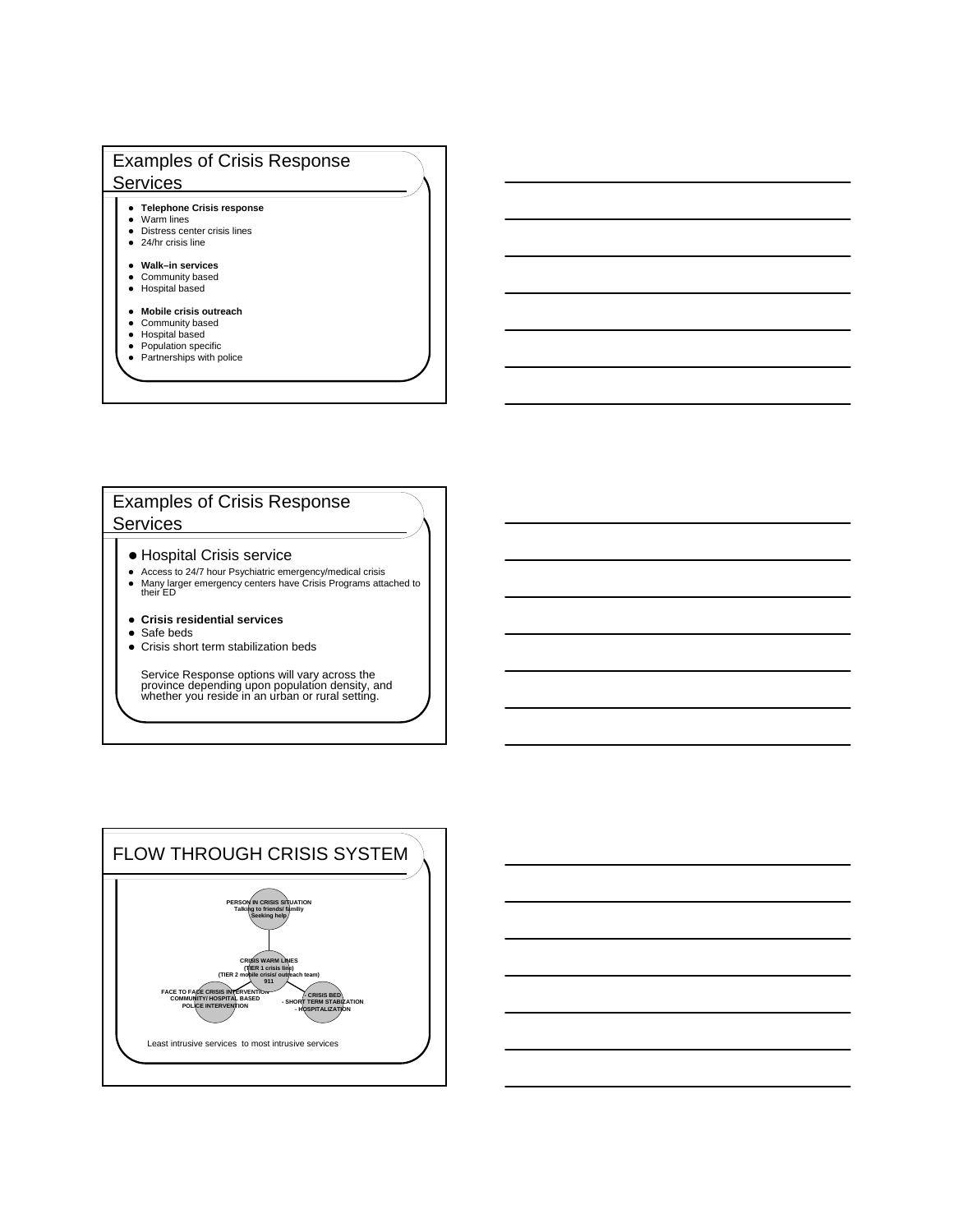## Case example

- 28 year old female presenting at GP's office
- requesting help for management of ongoing symptoms of depression
- anti-depressant medication initiated at last visit x2 weeks has made no improvement
- **•** strong family history of depression.

### Case example

- client is having difficulty performing normal routine, presently off work
- upset with herself as she lacks energy to complete normal tasks which include parenting two young boys ages 3 and 5
- client reports situational stresses which are contributing to her mood disturbance

### Case example

- client is feeling hopeless, and now starting to voice thoughts that perhaps husband and children would be better off if she was not around.
- client becomes very tearful at this point.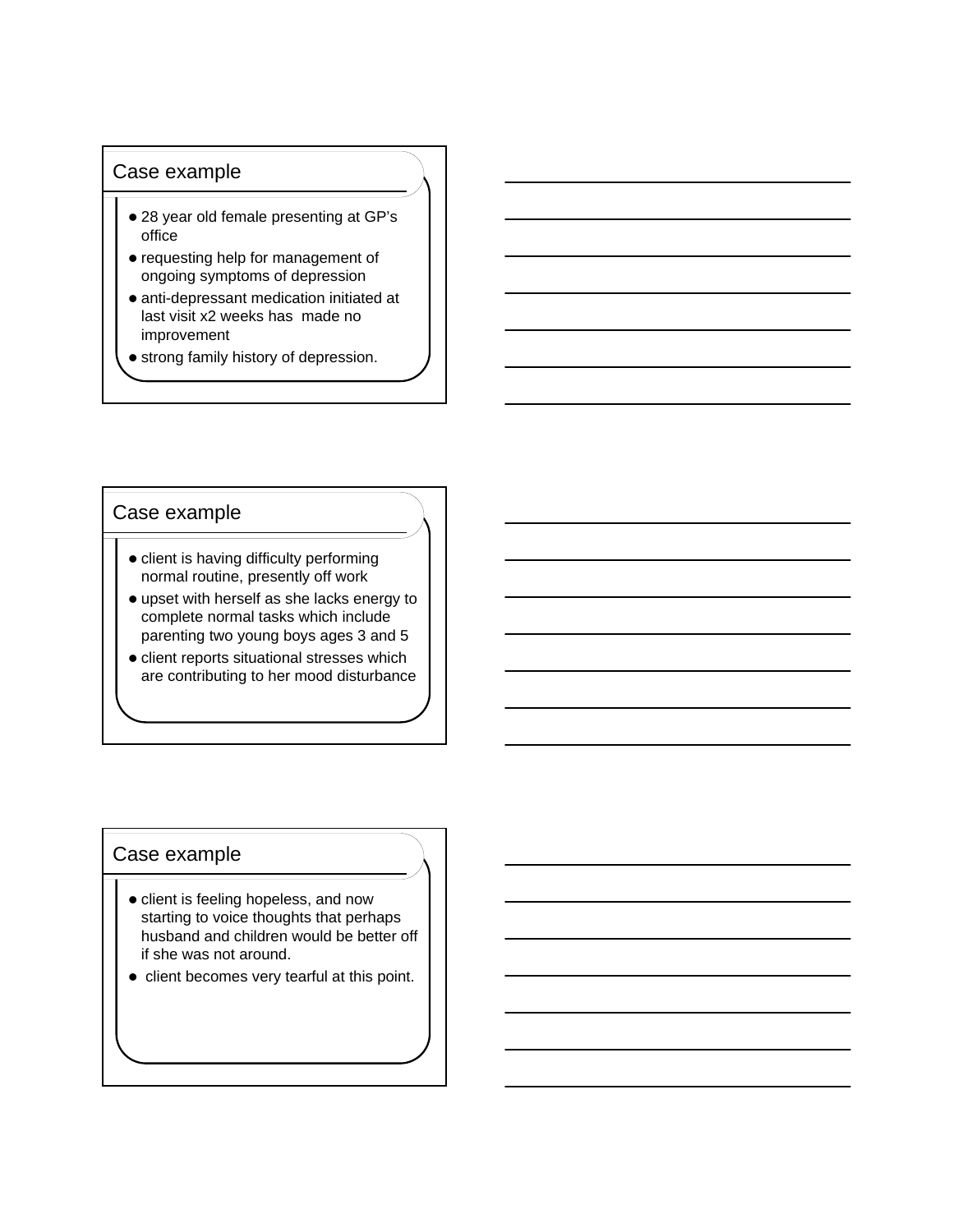## Additional Sources

 RNAO Nursing Best Practice Guidline *Crisis Intervention August 2002 pdf.*

## *www.rnao.org*

 Crisis Response Service Standards for Mental Health Services and Supports May 2005 pdf.

www.health.gov.on.ca

### **Resources**

- To find a crisis service near you
- www.connexontario.ca
- Click on Mental Health icon
- Click on "finding service"
- Enter "Crisis" and specific area
- Or call 1 866 531- 2600 Monday to Friday

### **Resources**

- Crisis Workers Society of Ontario
- www.cwsontario.org